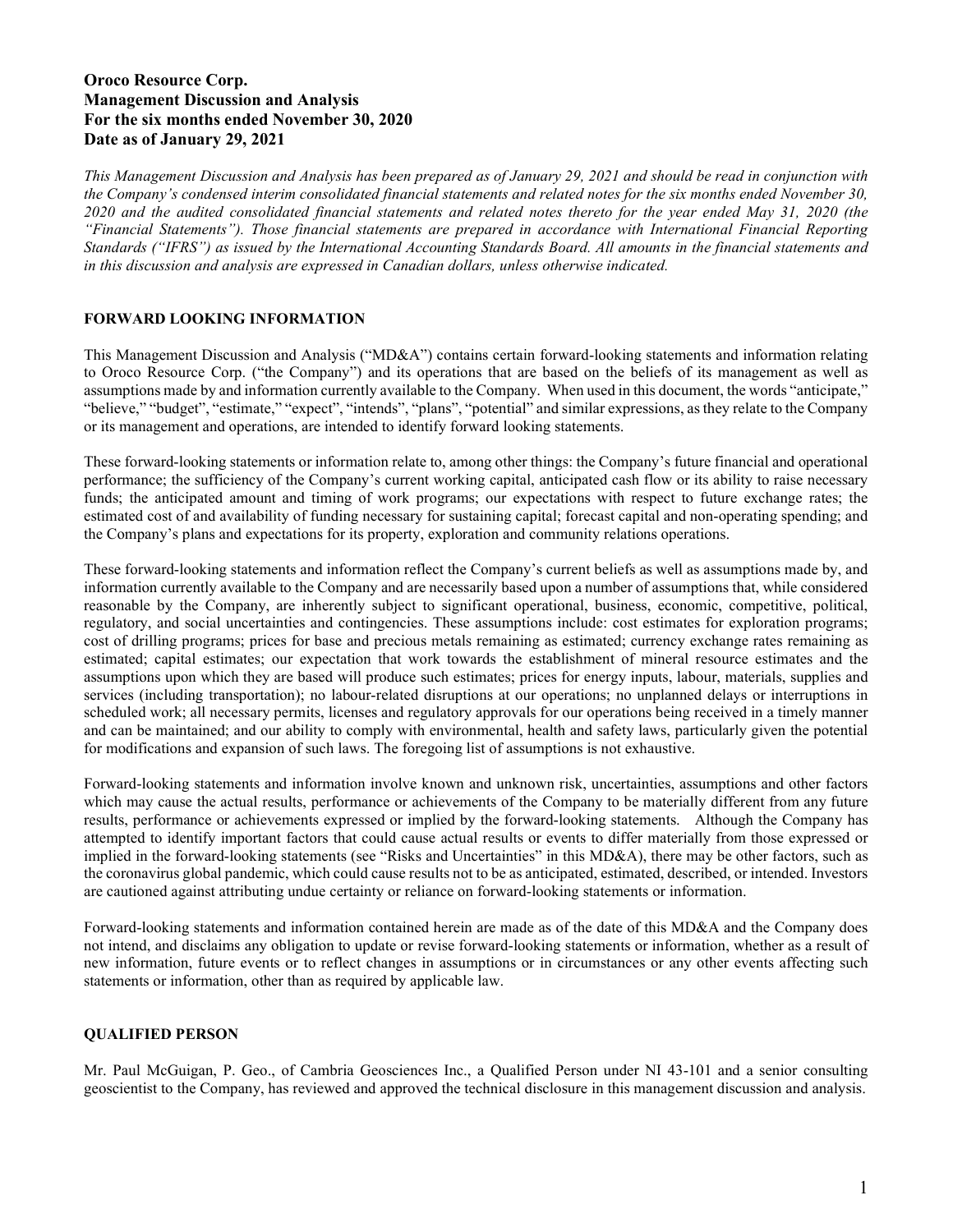## THE COMPANY

The Company was incorporated under the British Columbia Business Corporations Act on July 7, 2006. The Company's head office is located at Suite 1201 - 1166 Alberni Street, Vancouver, B.C., V6E 3Z3. The Company and its subsidiaries are engaged in the acquisition, exploration and development of mineral properties in Mexico with a primary focus on the assembly of the mineral concessions which make up the Santo Tomas porphyry copper project (the "Santo Tomas Project") in Sinaloa State, Mexico.

The Company is listed on the TSX Venture Exchange ("TSX-V") under the symbol "OCO", and it also trades on the Frankfurt Stock Exchange Open Market under the trading symbol "OR6" and the US OTC exchange under the trading symbol "ORRCF.PK". The Company's website address is: "www.orocoresourcecorp.com".

The Company has four wholly owned, one majority owned and one 50% owned subsidiary:

| Name of Subsidiary                   | Country of<br>Incorporation | Percentage of<br>Ownership | Principal Activity           |
|--------------------------------------|-----------------------------|----------------------------|------------------------------|
| Minera Xochipala S.A. de C.V. ("MX") | Mexico                      | $100\%$                    | <b>Exploration</b> in Mexico |
| 0973496 B.C. Ltd.                    | Canada                      | $100\%$                    | Holding company              |
| Altamura Copper Corp. ("Altamura")   | Canada                      | $100\%$                    | Holding company              |
| Xochipala Gold S.A. de C.V. ("XG")   | Mexico                      | 71%                        | <b>Exploration</b> in Mexico |
| Desarrollos Copper, S.A. de C.V.     | Mexico                      | $100\%$                    | Holding company              |
| Ruero International Ltd.             | <b>Bahamas</b>              | 50%                        | Holding company (inactive)   |

The Company also holds an inactive, nominal company incorporated in Canada, and a majority interest in Aztec Copper Inc. ("Aztec"), an inactive subsidiary incorporated in the United States, which holds 99.9% of Prime Aztec Mexicana, S.A. de C.V.

On March 2, 2020, pursuant to an option agreement dated September 27, 2018 (the "Altamura Option Agreement") the Company acquired 100% ownership of Altamura. Altamura currently holds a 71% interest in Xochipala Gold, which holds registered title to the seven mineral concessions (the "Core Concessions") which cover the known core of the Santo Tomas Project. For a description of the Altamura transaction, see the Company's Management Information Circular filed on SEDAR on November 22, 2019.

## MINERAL PROPERTIES

## Santo Tomas Project, Sinaloa State, Mexico

The Company is focused on the exploration of the mineral concessions which encompass the Santo Tomas porphyry copper Cu-(Mo-Au-Ag) deposit in Sinaloa State, Mexico.

The Company holds a net 61.4% interest in the Core Concessions but may increase its net interest to 81% by the funding up to a cumulative \$30,000,000 in property related expenditures, with no minimum obligations as set out in the following table.

| Altamura's net interest in the Core Concessions to result from funding of property related expenditures: |  |
|----------------------------------------------------------------------------------------------------------|--|
|----------------------------------------------------------------------------------------------------------|--|

| <b>Total Investment</b>                | \$1,000,000<br>(completed) | \$3,000,000<br>(partially)<br>completed) | \$10,000,000 | \$20,000,000 | \$30,000,000 |
|----------------------------------------|----------------------------|------------------------------------------|--------------|--------------|--------------|
|                                        |                            |                                          |              |              |              |
| Core Concession interest via XG equity |                            |                                          |              |              |              |
| Altamura                               | 56.7%                      | 64.7%                                    | 72.9%        | 77.6%        | 81.0%        |
| Other                                  | 28.3%                      | 21.6%                                    | 14.6%        | 11.1%        | $9.0\%$      |
| Third party contractual interest       |                            |                                          |              |              |              |
| Third parties                          | 15.0%                      | 13.7%                                    | 12.5%        | 11.3%        | 10.0%        |
|                                        |                            |                                          |              |              |              |
| <b>Total</b>                           | 100%                       | 100%                                     | 100%         | 100%         | 100%         |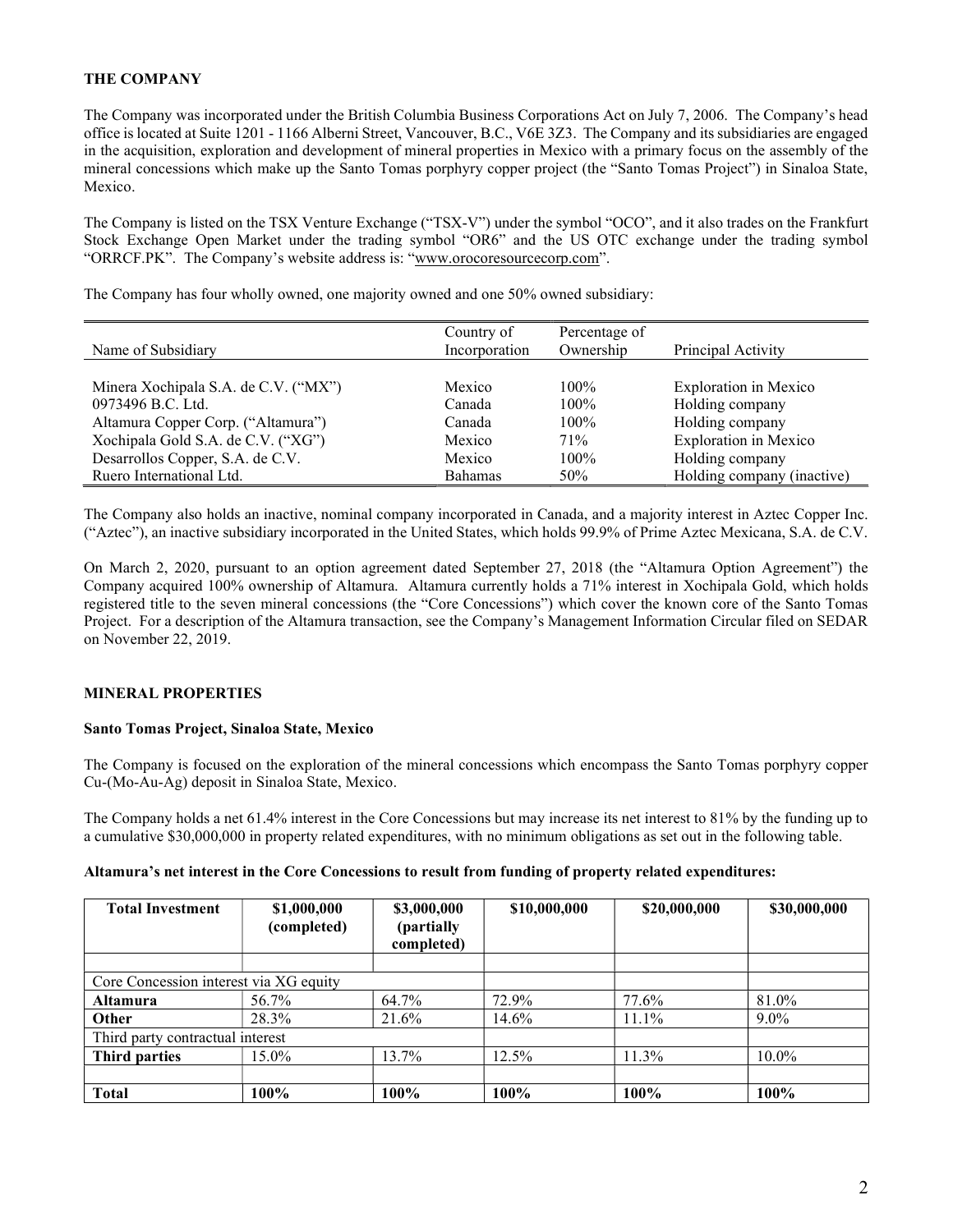#### MINERAL PROPERTIES (cont'd…)

#### Santo Tomas Project, Sinaloa State, Mexico (cont'd…)

The Company also holds a 77.5% interest in each of the Papago 17, La China II and AMP Santo Tomas Red 1 concessions and an 80% interest in the Rossy concession (the "Peripheral Concessions") which are contiguous to the Core Concessions (collectively with the Peripheral Concessions, the "Santo Tomas Properties").

The Santo Tomas deposit lies within the Laramide porphyry copper province, a NW-SE trending, metallogenic belt formed in the Laramide Orogeny (80-40 Ma age). The province extends from the southwestern USA into northwestern Mexico.

The Santo Tomás deposit lies mostly on the Core Concessions. The deposit is associated with an NNE-trending zone of sheeted quartz monzonite porphyry dikes that are hosted in strongly faulted and fractured Mesozoic metamorphosed andesite and limestone. The deposit is similar in age, host rocks and mineralization styles to the Cananea deposits, in Sonora, and other Laramide-age deposits of the southwestern USA. Nearby examples of similar Laramide-age deposits include the Bahuerachi and La Reforma deposits. This information is not necessarily indicative of mineralization on the Properties that are the subject of this summary.

The Santo Tomás deposit is mostly comprised of chalcopyrite, pyrite, and molybdenite sulphides with minor bornite, covellite, and chalcocite, which occur as fracture fillings, veinlets, and fine disseminations. Minor copper oxides occur near the surface.

The Santo Tomás deposit is exposed in outcrop pattern along a 5 km strike length. South of Rio Fuerte, mineralization on the eastern and western flanks of the N-S Santo Tomás ridge are called the North Zone and South Zones, respectively. A mineralized zone lying north of the Rio Fuerte is termed the Brasiles Zone. Historical information and recent geological mapping demonstrated that the Brasiles Zone extends from the Core Concessions to the N. E. onto the Peripheral Concessions. On the South Zone, extensions onto the Peripheral Concessions are evidenced by historical drilling data.

The main mineralized zone varies between approximately 100 to 600 m in true thickness and dips moderately to the WNW at 50° in the North Zone. Similar moderate angle dips are apparent in the South Zone and Brasiles.

The Santo Tomas deposit was defined by active exploration from 1968 to 1994. During that time, it was tested by 106 diamond and reverse circulation drill hole, for which the Company has data for 90, totalling 21,075 m of drilling. In 1994, Exall Resources Limited ("Exall") engaged Mintec, Inc. to conduct a historical mineral resource estimate and mining study, and Mountain States Research and Development, Inc. ("MSRDI") to conduct metallurgical testing. Relying on information generated by these studies, Bateman Engineering Inc., E&C Division, conducted a Prefeasibility Study.

Beginning in 2017, the Company initiated a program of mineral exploration on the Santo Tomas Properties with surface geological mapping and the assembly of historical drilling information by Cambria Geosciences Inc. ("Cambria"). Additionally, the Company acquired RadarSat 2 Synthetic Aperture Radar ("SAR") data for the Santo Tomas district from Auracle Geospatial Science, Inc. ("Auracle").

In early 2019, the Company commissioned fieldwork, led by D. A. Bridge, P. Geol., comprised of historical data verification and another structural and geological mapping of the North Zone and Brasiles Zone, toward the preparation of a Technical Report.

Additional 3D modelling by Cambria of the Auracle SAR data, historical drilling, and the additional structural data significantly advanced the understanding of the genesis and later structural modification of, the Santo Tomas deposit.

Results of the most recent fieldwork, geological modelling, and historical mineral resource estimates are presented in a Technical Report prepared in the requirement of the Canadian National Instrument 43-101 - Standards of Disclosure for Mineral Projects ("NI 43-101") titled "Geology, Mineralization, and Exploration of the Santo Tomás Cu-(Mo-Au-Ag) Porphyry Deposit, Sinaloa, Mexico" by D. A. Bridge, P. Geol. with an effective date of August 22, 2019 (available on the Company's website at www.orocoresourcecorp.com).

The key geological information verified by Bridge (2019) is that the principal control to the Santo Tomas deposit are sheets of quartz monzonite dikes interleaved with screens of altered and hornfels andesite. Dikes and fracture sets are well-mineralized and have a dominant attitude of N20°E/50°W.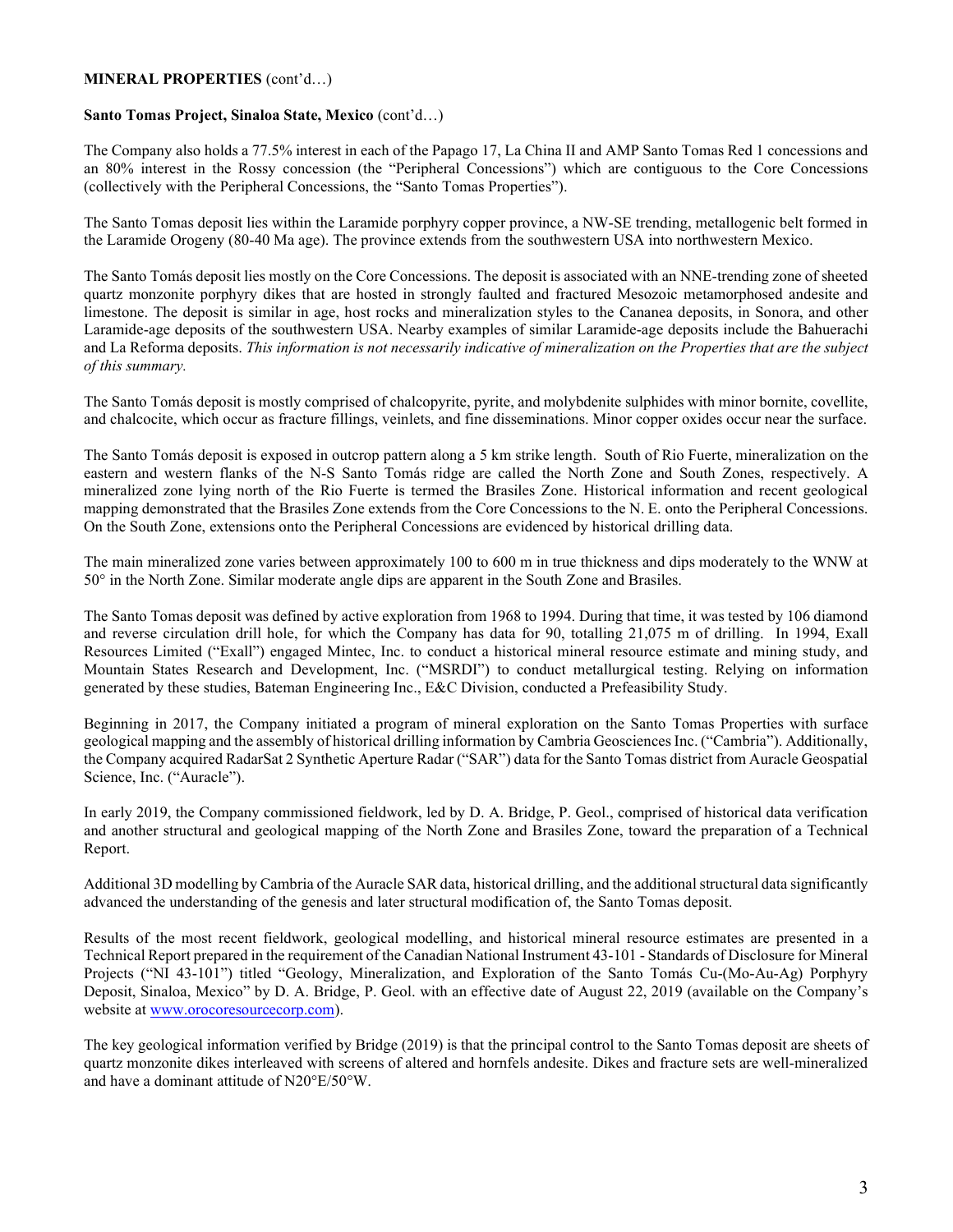#### MINERAL PROPERTIES (cont'd…)

#### Santo Tomas Project, Sinaloa State, Mexico (cont'd…)

Bridge recommended a phased program of surface work and confirmation diamond drilling. Layouts of the drilling are based on the updated 3D geological model and the latest structural data. His recommendations encompassed the following:

- 1. Road and camp construction followed by 200 line-km of 3D Induced Polarization geophysical survey that will encompass the North & South Zones, and Brasiles.
- 2. Geological mapping, remote sensing, and baseline environmental studies.
- 3. Confirmation drilling is recommended, firstly with 7,300 m of diamond drilling in 11 drill holes in the North Zone, followed by a non-success contingent program of 20,950 m of diamond drilling in 30 drill holes, spanning the North and South Zones.
- 4. Success contingent drilling is recommended, awaiting the results of 3D IP and drilling, comprising 29,250 m of diamond drilling in 43 drill holes to test for extensions of the North and South Zone, and to test the Brasiles Zone.

In late 2019 the Company commenced the recommended program of Bridge (2019). To date, the Company has completed construction of an exploration base camp ("Buena Vista") and the repair and upgrade of road access to the North and South Zones. A 2.5 by 5.5 km grid staked with wooden pickets has been completed for 3D Induced Polarization geophysical surveys. The geophysical surveys commenced in September 2020. The Company has also retained an Environmental consultant and permitting applications are underway.

The new fieldwork is supported by an extensive network of existing access roads and historical drill roads, therefore expediting preparations for the confirmation diamond drilling program expected to follow in early 2021.

The Company currently operates community-based social and environmental programs in the area of the Santo Tomas Properties from its logistics and administrative base in the nearby community of Choix. The Company has supported modest public works such as water distribution, community road and infrastructure projects, and other social programs, as part of its commitment to the communities proximal to the Company's operations.

In mid-September 2020, the Company commenced a 3D resistivity and induced polarization survey (the "Survey") that targeted coverage of the known and inferred mineralized South, North and Brasiles Zones at the Santo Tomas project. The Survey utilizes the DIAS Geophysical Limited ("DIAS") DIAS32 direct current resistivity and induced polarization ("DCIP") system and uses a rolling layout of transmitters and receivers that advanced the Survey from the south toward the north for planned coverage of about  $10 \text{ km}^2$ . The Survey has been staffed by DIAS operators and up to 20 field assistants drawn from the local community. The camp and field crews have been divided into small cohorts operating under a COVID protocol developed by the Company in compliance with the requirements of the Mexican authorities and with 2020 COVID protocol and survey experience gained by DIAS in Canada. By November 5<sup>th</sup>, the survey was about 40% complete and modeled preliminary inversion data from the first 25% of the Survey, mapping the resistivity and chargeability characteristics over the known mineralization of the South Zone, returning a view of chargeability that accorded well with widely spaced historical drilling and that defined a wedge 200-400 m thick at the western limit, increasing to 600 m on the eastern fringe of the surveyed area. Surveying continued northward until December 6<sup>th</sup>, completing approximately 80% of the initially planned coverage. Following evaluation of the initial data set, several injection lines were increased in length both to the west and east to improve depth resolution of chargeability features at the North Zone, to better define the depth extent of the downthrown limestone cap rocks in the valley west of the South Zone, and, especially, to try to constrain an apparent eastward extension of chargeability in the South Zone.

The Company has now received a preliminary dataset and inversion model for the surveying completed to December, wherein the model has revealed an extensive area of strong chargeability response that encloses the known North Zone deposit and extends beyond the historical drilling to the north, the west and to depth. The first 800 m of modelling of the Brasiles Zone indicates that the North and Brasiles Zones are a contiguous exploration target spanning an average of one kilometer in width and a minimum of two kilometers along strike at the 100 m level elevation. The chargeability model remains open to the north at Brasiles. At the North Zone, a 1,000 m wide, strong chargeability-high response is broader than the model previously derived from historical drilling. Notably, the chargeability-high response extends westward of the Company's 3D geological model of the mineral deposit (the 2009 Gradeshell of Cu  $> 0.30\%$ ), under the concealing limestone cap of the Santo Tomas ridge. Responses extend to the 600 m depth-limit of the 3D IP survey, which is often significantly deeper than the historical drilling. Results also indicate that certain planned drill targets may intersect chargeable target rocks at a shallower depth below the Santo Tomas ridge than was previously estimated.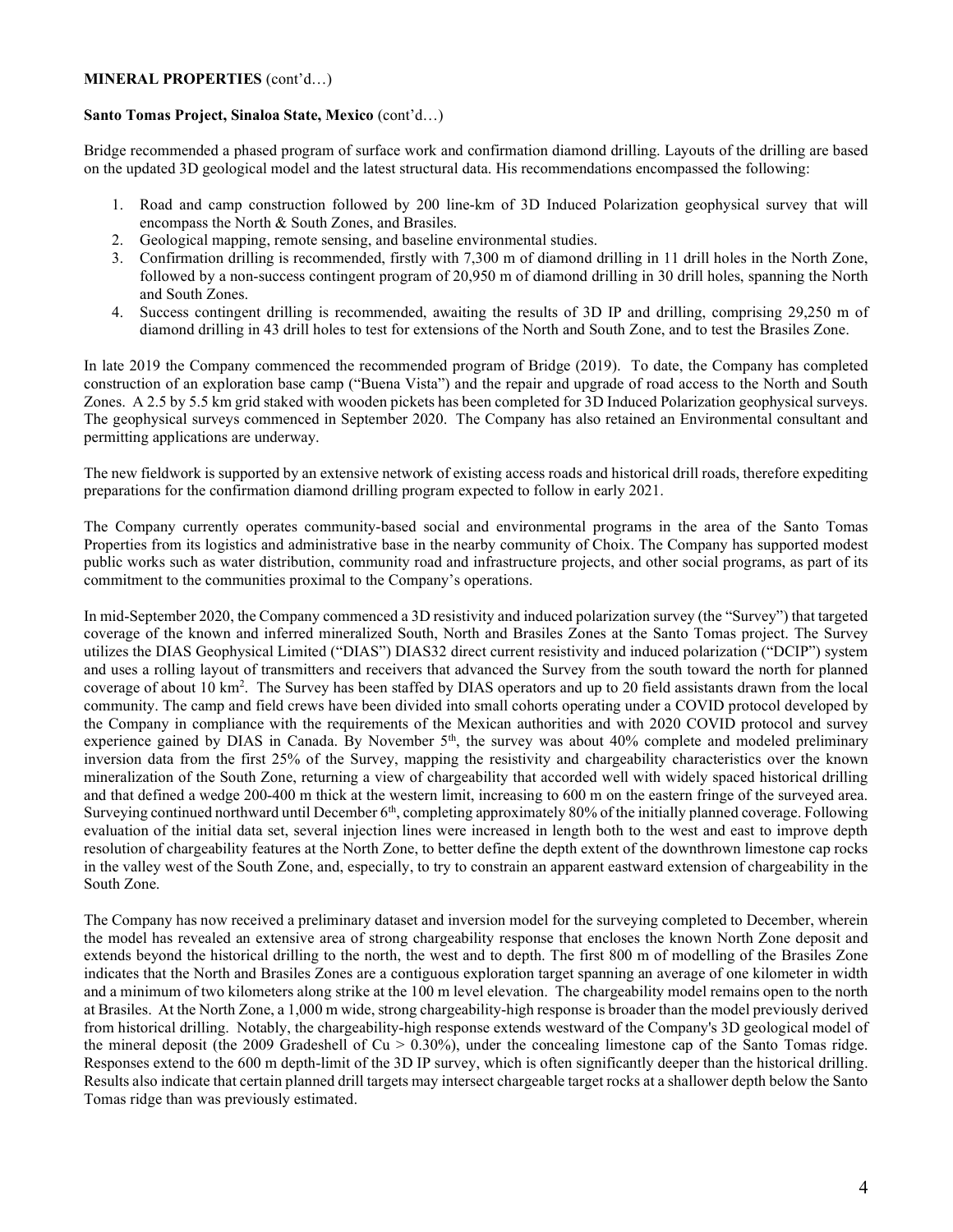#### MINERAL PROPERTIES (cont'd…)

#### Santo Tomas Project, Sinaloa State, Mexico (cont'd…)

The Company intends to further extended the DCIP survey to the east of the initially planned Survey area in the southern part of the property to more fully constrain the South Zone chargeability features, and will continue the Brasiles Zone Survey

northwards. The Company will seek to constrain the northern extent of the principal chargeability feature of Brasiles that has been identified thus far, and that that the Company expects is likely correlated with gossan development observed at surface. The Survey will be extended northward should the chargeability feature show continuity north of what has been inferred to date. The Company is exceptionally pleased with the survey results and the efficacy of the technology

The Company incurred \$26,194 in acquisition costs and \$2,077,558 in exploration expenditures on the Santo Tomas Properties during the six months ended November 30, 2020.

## Xochipala Property, Guerrero State, Mexico

The Xochipala Property, comprised of the Celia Gene (100 ha) and the contiguous Celia Generosa (93 ha) concessions, is located in the Municipality of Eduardo Neri, Guerrero, Mexico at the southern end of the Guerrero Gold Belt (the "GGB").

The Xochipala Property lies approximately four kilometres southeast of the Los Filos mine, just one kilometre from the town of Xochipala and 30 kilometres by good paved road from the state capital of Chilpancingo. The area is well served by a network of local roads. The district is served with hydroelectric power from the Caracol Dam.

The Company did not conduct exploration on the Xochipala Property during the six months ended November 30, 2020 and continues to assess the appropriate next stage of exploration.

#### Salvador Property, Guerrero State, Mexico

The Salvador Property is a 100-hectare mining concession 100% owned by Minera Xochipala which lies approximately 25 kilometers to the west of the Xochipala Property and approximately 30 kilometers west of Chilpancingo, Guerrero. The Salvador property also hosts skarn mineralization associated with felsic intrusions similar to mineralization in the known ore deposits in the area.

The Company did not conduct exploration on the Salvador Property during the six months ended November 30, 2020.

## CERRO PRIETO ROYALTY

Pursuant to the sale of the Company's interest in the Cerro Prieto Property to Goldgroup in fiscal 2013, Goldgroup agreed to pay to the Company a production royalty (the "Production Royalty") quarterly in arrears. The Production Royalty, payable for each month in which the monthly average of the daily PM London gold fix is in excess of US\$1,250 per ounce, is calculated at the rate of 20% of the dollar value of that excess for each ounce of gold produced from the property during that month, to a maximum royalty of US\$90 per ounce. This Production Royalty will be payable for each and every ounce of the first 90,000 ounces of gold produced from the Property (approximately 65,000 ounces have been produced as at November 30, 2020).

During the six months ended November 30, 2020, the Company recorded \$603,536 (2019 - \$322,970) in royalty revenue.

#### RESULTS OF OPERATIONS

For the six months ended November 30, 2020, the Company recorded a loss from continuing operations of \$1,565,841 (2019 - \$986,689) or \$0.01 per share (2019 - \$0.01). The Company has no income producing assets. The Company reported royalty revenues during the period from the Cerro Prieto Property. The Company is considered to be in the acquisition and exploration stage.

The Company is focused on the exploration of mineral concessions which make up the Santo Tomas porphyry copper project in Sinaloa State, Mexico.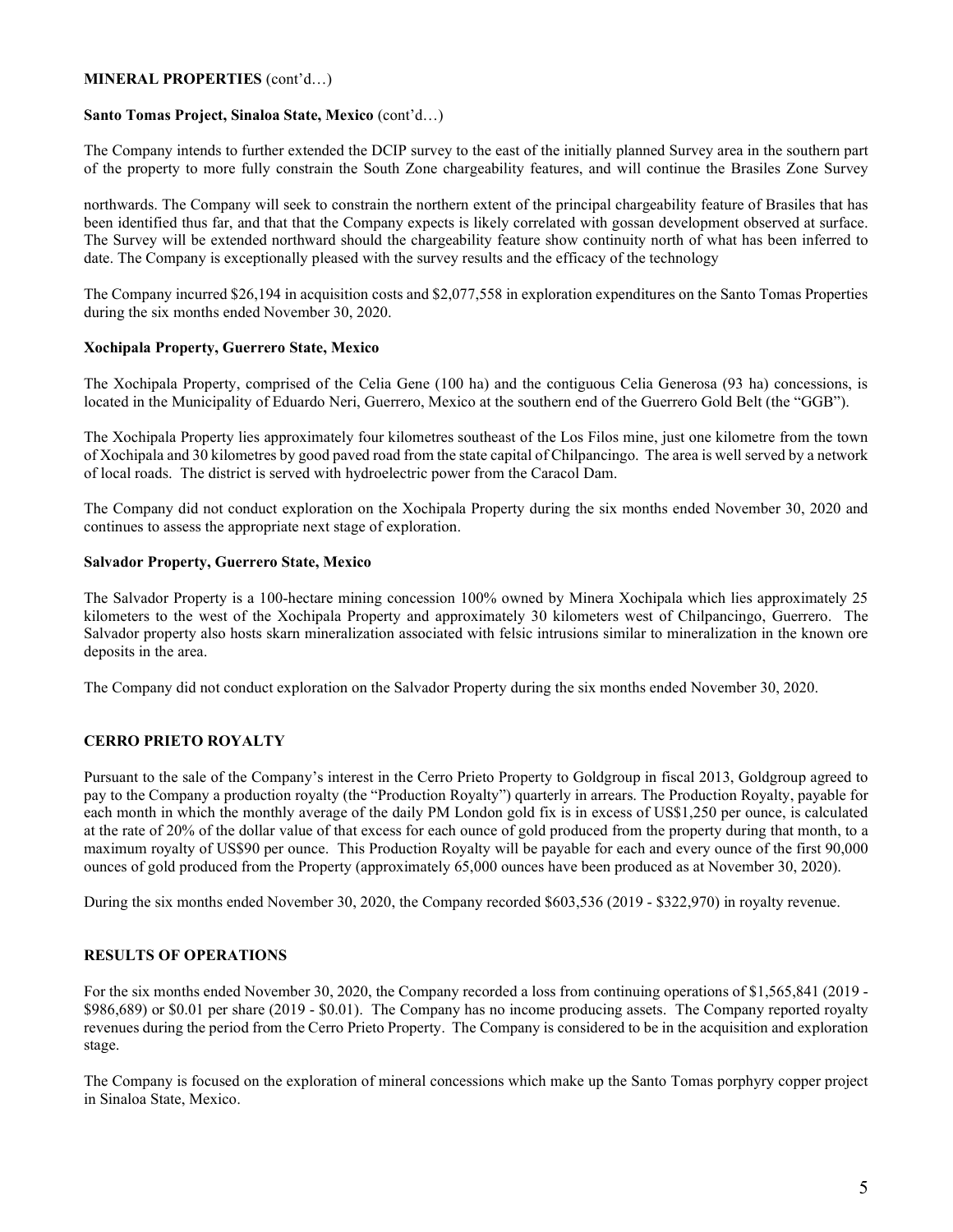#### RESULTS OF OPERATIONS (cont'd…)

For the six months ended November 30, 2020, the Company recorded operating expenses of \$2,169,377 (2019 - \$1,341,923), which included business development of \$41,790 (2019 - \$34,200), consulting fees of \$121,000 (2019 - \$139,658), management and directors' fees of \$170,500 (2019 - \$154,500), professional fees of \$296,668 (2019 - \$166,579), property investigation costs of \$Nil (2019 - \$13,733), and share-based payment of \$1,211,961 (2019 - \$409,567).

# SELECTED QUARTERLY RESULTS

| Quarter             | November 30, 2020 | August 31, 2020 | May 31, 2020 | February 29, 2020 |
|---------------------|-------------------|-----------------|--------------|-------------------|
| Operating loss      | \$1,655,922       | \$513,455       | \$500,265    | \$373,874         |
| Other items         | \$(371,059)       | \$(232,477)     | \$(347,541)  | \$(292,902)       |
| Loss for the period | \$1,284,863       | \$280,978       | \$152,724    | \$80,972          |
| Loss per share      | \$0.01            | \$0.00          | \$0.00       | \$0.00            |
| Total assets        | \$46,323,332      | \$30,733,555    | \$28,501,576 | \$5,240,760       |
| Total liabilities   | \$1,202,001       | \$1,163,227     | \$1,419,618  | \$501,243         |
|                     |                   |                 |              |                   |
| Quarter             | November 30, 2019 | August 31, 2019 | May 31, 2019 | February 28, 2019 |
| Operating loss      | \$697,370         | \$644,553       | \$683,191    | \$392,480         |
| Other items         | \$(224,636)       | \$(130,598)     | \$(320,125)  | \$11,161          |
| Loss for the period | \$472,734         | \$513,955       | \$363,066    | \$403,641         |
| Loss per share      | \$0.00            | \$0.01          | \$0.00       | \$0.00            |
| Total assets        | \$4,979,154       | \$4,142,773     | \$3,732,108  | \$2,944,722       |
| Total liabilities   | \$425,626         | \$420,664       | \$480,784    | \$401,077         |

"Operating loss" and "Loss for the period" has been relatively stable with an increase in the quarter ending November 30, 2020 primarily due to \$1,118,323 in share-based compensation in the quarter. The slightly higher loss over the period February 28, 2018 to November 30, 2019 is due primarily to the Company's efforts to solidify control of the Santo Tomas Project, such as additional time spent by the Special Committee of Directors, management and legal counsel on the negotiation and preparation of various agreements related to the Altamura transaction and the acquisition of controlling interests in surrounding mineral concessions and related due diligence. There has been an increase in expenditures subsequent to gaining control of the Santo Tomas Project in connection with supporting significantly expanded exploration at the Santo Tomas Project. Variations in "Other items" is principally due to variations in the Goldgroup Royalty. The increase in "Total assets" in the quarter ending May 31, 2020 is primarily due to the acquisition of Altamura, and the increase in the quarter ending November 30, 2020 is primarily due to an increase in the Company's holdings of cash from the sale of securities and subscription proceeds received in advance of a sale of securities. Changes in "Total liabilities" over the period are principally due to the assumption upon the acquisition of Altamura in the quarter ending May 31, 2020 of a contingent legal fee obligation owed upon the registration of the Core Concessions to XG and to changes in accrued directors and management fees.

## ANALYSIS OF FINANCINGS

The following table sets out prior disclosure by the Company of its intended use of proceeds, other than working capital related costs, from financings, the Company's actual achievements and an explanation of any variation.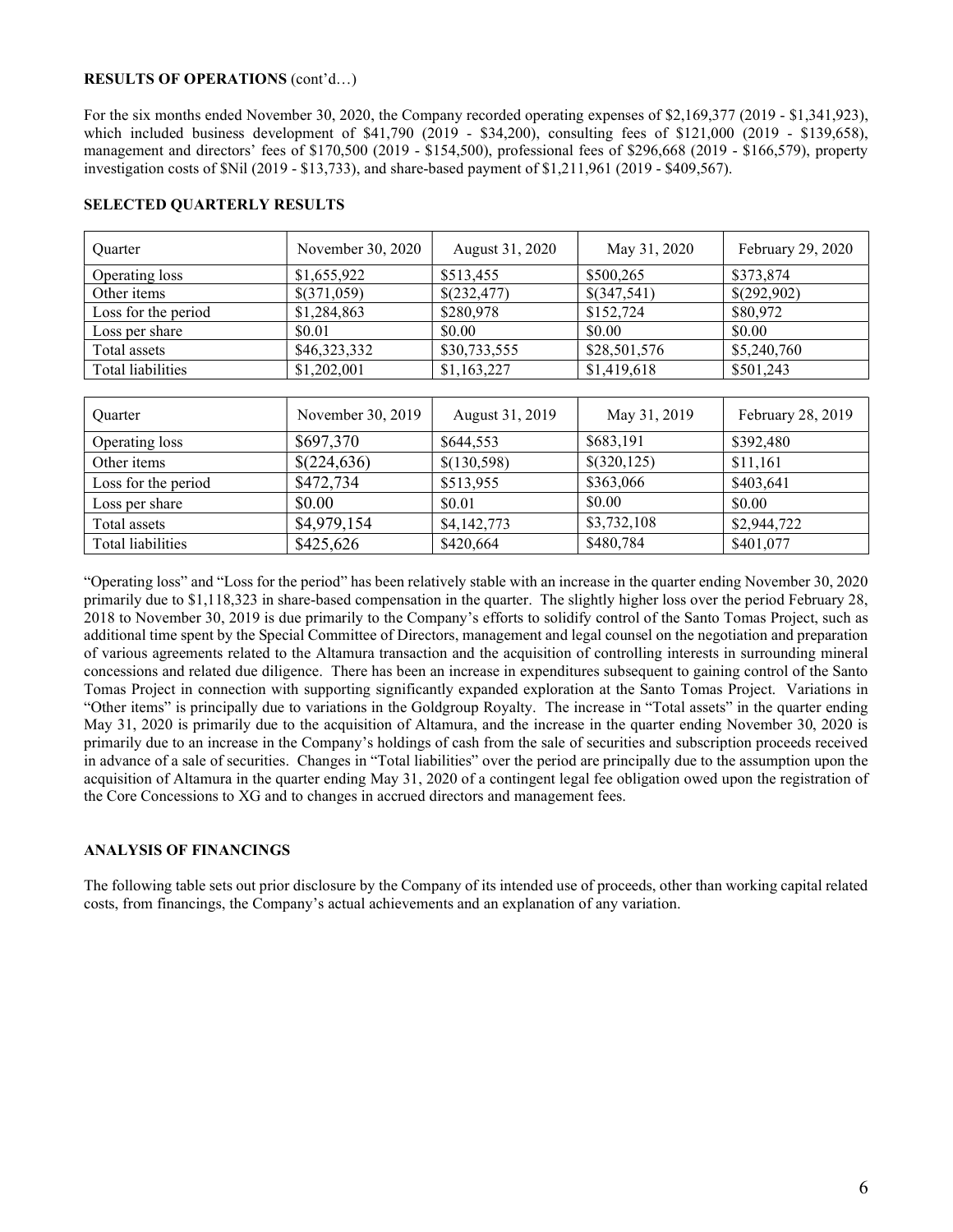| <b>Disclosed Use of Proceeds</b><br>(other than working capital)                                                                                                                                                                                                                       | <b>Company Achievements</b>                                                                                                                                                                                                                                                                                                                                                                                                                                                                                                                                                                                                                                                           | <b>Reasons for Variation</b>                                                                                                                                                                                                                                                     |  |
|----------------------------------------------------------------------------------------------------------------------------------------------------------------------------------------------------------------------------------------------------------------------------------------|---------------------------------------------------------------------------------------------------------------------------------------------------------------------------------------------------------------------------------------------------------------------------------------------------------------------------------------------------------------------------------------------------------------------------------------------------------------------------------------------------------------------------------------------------------------------------------------------------------------------------------------------------------------------------------------|----------------------------------------------------------------------------------------------------------------------------------------------------------------------------------------------------------------------------------------------------------------------------------|--|
| September 15, 2020 News Release<br>(1) To generally advance the Santo<br>Tomas Project, including the<br>acquisition of surface rights and<br>environmental permits;<br>(2) Site preparation for the Phase 1.1<br>drill program;<br>(3) Contingent legal and data<br>acquisition costs | (1) The Company completed the<br>formalization and registration of<br>surface rights agreements covering<br>the South Zone and Brasilles<br>Zone, and pre-paid the first six<br>months rent for each and is<br>currently advancing the<br>acquisition of surface rights for<br>the North Zone.<br>(2) The Company has completed<br>digital road design to NOM-120<br>constraints for road & drill permit<br>applications: site biological<br>studies for permit applications and<br>existing road maintenance and<br>surveying.<br>The Company has paid<br>(3)<br>US\$200,000 in contingent legal<br>and data acquisition costs and will<br>pay a further US\$250,000 in<br>February. | Further preparation will follow<br>(2)<br>completion of the 3D IP program<br>and receipt of necessary permits,<br>which have been delayed due to<br>the current Covid-19 pandemic.                                                                                               |  |
| March 11, 2020 and June 30, 2020<br><b>News Releases</b><br>(1) Preparation for drill program;<br>(2) acquisition of surface rights and<br>permits;<br>3D IP survey                                                                                                                    | (1) Road and drill pad plans prepared<br>and advanced the applications for<br>necessary permits.<br>(2) The Company completed the<br>formalization and registration of<br>surface rights agreements<br>covering the South Zone and<br>Brasilles Zone, and pre-paid the<br>first six months rent for each and<br>is currently advancing the<br>acquisition of surface rights for<br>the North Zone.<br>The 3D IP survey is underway and<br>(3)<br>is approximately 80% complete.                                                                                                                                                                                                       | (1) Further preparation will follow<br>completion of the 3D IP program<br>and receipt of necessary permits,<br>which have been delayed due to<br>the current Covid-19 pandemic;<br>(3) Commencement of the 3D IP<br>program was delayed due to the<br>current Covid-19 pandemic. |  |

## LIQUIDITY AND CAPITAL RESOURCES

As at November 30, 2020, the Company had working capital of \$15,359,991 as compared with a working capital deficit of \$519,927 for the year ended May 31, 2020. As at November 30, 2020, the Company held marketable securities of \$271,044, which included 5,601,250 shares of Goldgroup (the "Goldgroup Shares") valued at \$196,044.

During the six months ended November 30, 2020, the Company issued: (1) 5,500,000 units at a price of \$0.30 per unit by way of a private placement for total proceeds of \$1,650,000, with each unit consisting of one common share and one-half of one share purchase warrant. Each whole share purchase warrant entitles the holder to acquire an additional common share a price of \$0.42 per common share, for a period of 24 months from the date of issue. The Company paid a total of \$31,155 in cash for fees and issued 40,800 finder's fee warrants, with each such warrant having the same terms and conditions as those issued in the private placement: and (2) 12,100,000 units at a price of \$0.60 per unit by way of a private placement for total proceeds of \$7,260,000, with each unit consisting of one common share and one-half of one share purchase warrant. Each whole share purchase warrant entitles the holder to acquire an additional common share at a price of \$0.90 per common share, for a period of 24 months from the date of issue. The Company paid a total of \$54,719 in cash for fees and issued 575,000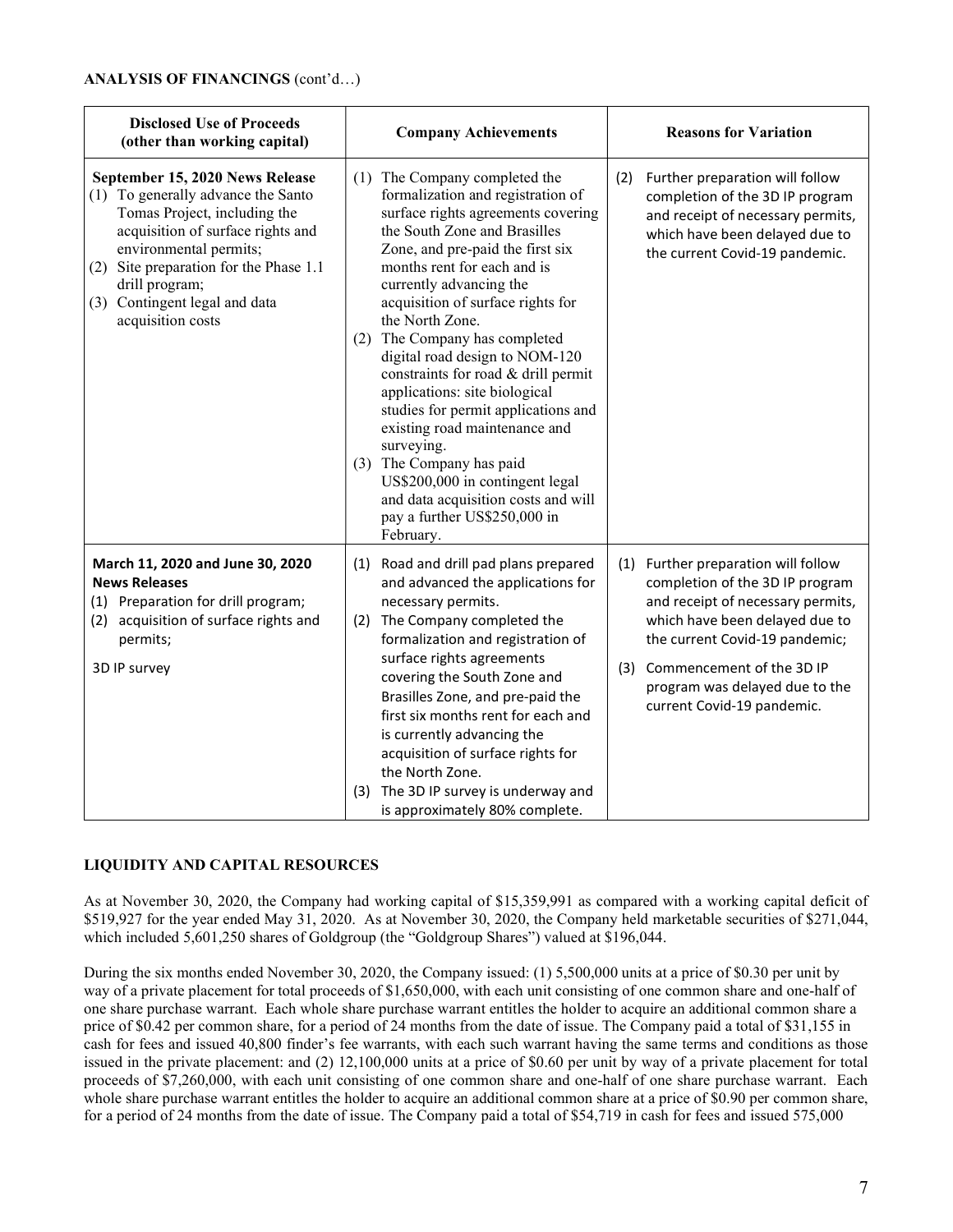## LIQUIDITY AND CAPITAL RESOURCES (cont'd…)

finder's fee warrants. Each whole share purchase warrant entitles the holder to acquire an additional common share at a price of \$0.60 per common share, for a period of 24 months from the date of issue

The Company also received proceeds of \$1,648,034 pursuant to the exercise of 4,375,200 warrants. The Company also received proceeds of \$353,125 pursuant to the exercise of 2,705,000 share purchase options.

Subsequent to November 30, 2020, the Company:

- i. issued 12,900,000 units at a price of \$1.20 per unit for total proceeds of \$15,480,000. Each unit is comprised of one common share and one-half of one common share purchase warrant, exercisable at a price of \$1.60 per common share, for a period of two years from the date of issue, subject to acceleration. The Company paid a total of \$50,000 in cash, issued 38,400 units, comprised of he same common share and half warrant as the 12,900,000 units, and issued 120,000 warrants for finder's fees. Each finders' warrant entitles the holder to purchase one common share at a price of \$1.20 per common share, for a period of two years from the date of issue, subject to acceleration; and
- ii. received proceeds of \$686,304 pursuant to the exercise of 1,371,676 warrants;

## OFF BALANCE SHEET ARRANGEMENTS

The Company currently has no off-balance sheet arrangements that would potentially affect current or future operations, or the financial condition of the Company.

# TRANSACTIONS WITH RELATED PARTIES

During the six months ended November 30, 2020, the Company entered into transactions with related parties as follows:

- (a) paid or accrued management and directors' fees totalling \$78,500 to a company controlled by Craig Dalziel, President and CEO of the Company, for management and other services, and to Mr. Dalziel directly for Mr. Dalziel's services as director of the Company;
- (b) paid or accrued consulting fees totalling \$9,000 to a company controlled by Craig Dalziel, for project research services;
- (c) paid or accrued professional and consulting fees totalling \$71,000 to David Rose, Corporate Secretary of the Company, for legal and management consulting services provided to the Company;
- (d) paid or accrued consulting and directors' fees totalling \$18,625 to a company controlled by Steve Vanry, Chief Financial Officer of the Company, and to Mr. Vanry directly, for his services as Chief Financial Officer and director;
- (e) paid or accrued directors' fees totalling \$3,000 to Robert Friesen for Mr. Friesen's services as a director;
- (f) paid or accrued directors' fees totalling \$3,500 to Stephen Leahy for Mr. Leahy's services as a director;
- (g) paid or accrued management and directors' fees totalling \$47,500 to a company controlled by Ian Graham, a director of the Company,
- (h) paid or accrued directors' fees totalling \$1,875 to Ian Rice for Mr. Rice's services as a director;
- (i) recorded share-based payments of \$298,484 to a company controlled by Craig Dalziel:
- (j) recorded share-based payments of \$223,863 to David Rose; and
- (k) recorded share-based payments of \$138,792 to Ian Rice.

As at November 30, 2020, \$307,032 was owing to officers and directors for directors, management, consulting, legal and accounting fees. These charges were measured by the exchange amount, which is the amount agreed upon by the related parties. The amounts owing are unsecured, non-interest bearing and have no fixed repayment terms. The above transactions were incurred in the normal course of operations and are recorded at the exchange amount, being the amount agreed upon by the transacting parties.

## CONTRACTUAL OBLIGATIONS

The Company has no material capital lease agreements and no material long term obligations other than those described above or in the description of mineral properties.

## RISKS AND UNCERTAINTIES

For full details on the risks and uncertainties affecting the Company, please refer to the Company's audited annual consolidated financial statements and related notes thereto and the annual MD&A for the year ended May 31, 2020. These documents are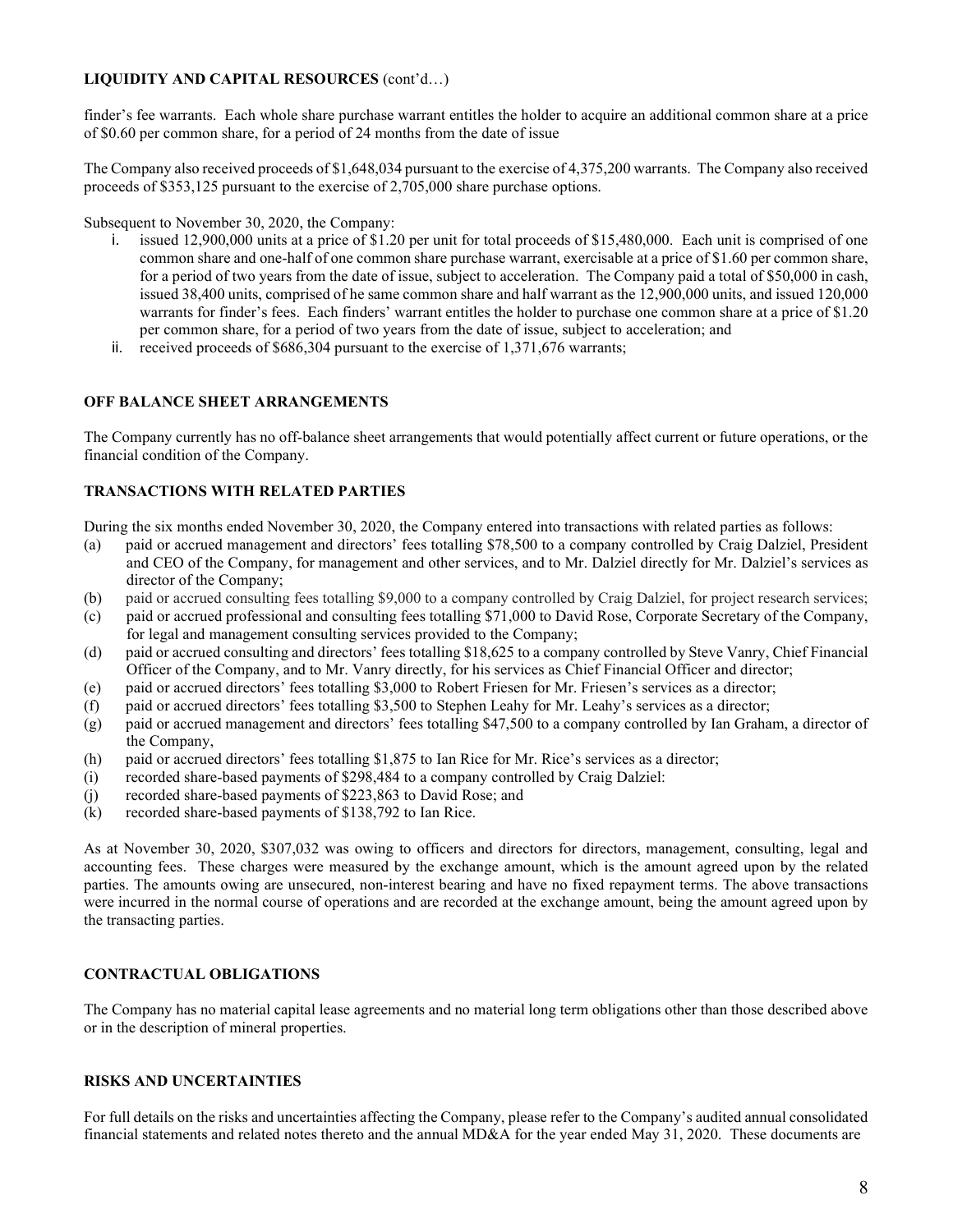#### RISKS AND UNCERTAINTIES (cont'd…)

available for viewing at the Company's website at www.orocoresourcecorp.com or on the Company's profile at www.sedar.com.

## Activities of the Company may be impacted by the spread of COVID-19.

The Company's business could be adversely affected by the effects of the recent outbreak of respiratory illness caused by the novel coronavirus ("COVID-19"). Since early March 2020, several significant measures have been implemented in Canada, Mexico and the rest of the world by authorities in response to the increased impact from COVID-19. The Company cannot accurately predict the impact COVID-19 will have on the ability of third parties to meet their obligations with the Company, including due to uncertainties relating to the ultimate geographic spread of the virus, the severity of the disease, the duration of the outbreak, and the length of travel and quarantine restrictions imposed by governments of affected countries. In particular, the continued spread of the COVID-19 globally could materially and adversely impact the Company's business including without limitation, employee health, limitations on travel, the availability of industry experts and personnel, restrictions on planned drill programs and other factors that depend on future developments beyond the Company's control. In addition, the significant outbreak of a contagious disease has resulted in a widespread health crisis that has adversely affected the economies and financial markets of many countries (including Canada and Mexico), resulting in a potential economic downturn that may negatively impact the Company's financial position, financial performance, cash flows, and its ability to raise capital, in 2020. While the impact of COVID- 19 is expected to be temporary, the current circumstances are dynamic and the impacts of COVID-19 on the Company's exploration activities, including the duration and impact on its planned feasibility study, cannot be reasonably estimated at this time.

# CRITICAL ACCOUNTING ESTIMATES

The preparation of the condensed interim consolidated financial statements requires the Company to make estimates and assumptions concerning the future. The Company's management reviews these estimates and underlying assumptions on an ongoing basis, based on experience and other factors, including expectations of future events that are believed to be reasonable under the circumstances. Revisions to estimates are adjusted for prospectively in the period in which the estimates are revised.

Critical accounting estimates are estimates and assumptions made by management that may result in a material adjustment to the carrying amount of assets and liabilities within the next financial year and are, but are not limited to, the following:

Share-based payment - The fair value of stock options issued are subject to the limitation of the Black-Scholes option pricing model which incorporates market data and which involves uncertainty and subjectivity in estimates used by management in the assumptions. Changes in the input assumptions can materially affect the fair value estimate of stock options.

Valuation of marketable securities - The Company evaluates, among other factors, the duration and extent to which the fair value of an investment is less than its cost; and the financial health of, and near-term business outlook for, the investee, including factors such as industry and sector performance, changes in technology, and operational and financing cash flow.

The carrying value and the recoverability of exploration and evaluation assets - Management has determined that exploration, evaluation and related costs incurred, which were capitalized may have future economic benefits and may be economically recoverable. Management uses several criteria in its assessments of economic recoverability and probability of future economic benefits including geologic and other technical information, history of conversion of mineral deposits with similar characteristics to its own properties to proven and probable mineral reserves, scoping and feasibility studies, accessible facilities and existing permits.

Valuation of production royalty - The Company is entitled to royalty income as disclosed in Note 5 of the condensed interim consolidated financial statements. The Company has estimated the value of the production royalty to be \$Nil due to lack of certainty of future ongoing production and values.

## CHANGES IN ACCOUNTING POLICIES

## New accounting policies adopted

There were no new accounting policies adopted during the six months ended November 30, 2020.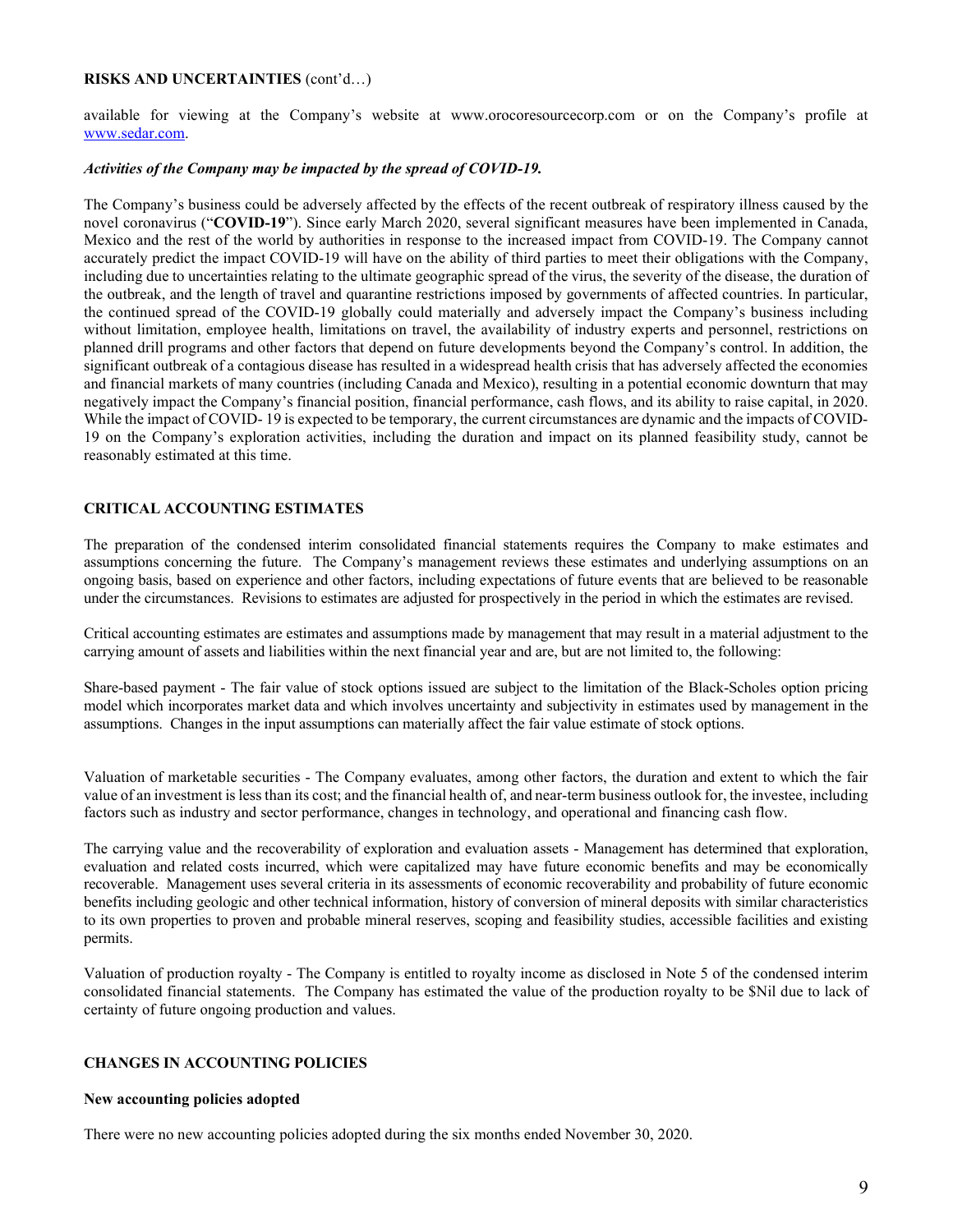#### FINANCIAL INSTRUMENT RISK AND CAPITAL MANAGEMENT

The Company's objectives when managing capital are to identify, pursue and complete the exploration and development of mineral properties, to maintain financial strength, to protect its ability to meet its on-going liabilities, to continue as a going concern, to maintain creditworthiness and to maximize returns for shareholders over the long term. The Company does not have any externally imposed capital requirements to which it is subject. Capital of the Company comprises shareholders' equity. There has been no significant change in the Company's objectives, policies and processes for managing its capital during the six months ended November 30, 2020.

The Company manages the capital structure and makes adjustments to it in light of changes in economic conditions and the risk characteristics of the underlying assets. To maintain or adjust the capital structure, the Company may attempt to issue new shares. The Company's investment policy is to invest its cash in financial instruments in high credit quality financial institutions with terms to maturity selected with regards to the expected timing of expenditures from continuing operations.

## Fair value hierarchy

The Company's financial instruments recorded at fair value require disclosure about how the fair value was determined based on significant levels of inputs described in the following hierarchy:

Level 1 - Quoted prices are available in active markets for identical assets or liabilities as of the reporting date. Active markets are those in which transactions occur in sufficient frequency and value to provide pricing information on an ongoing basis.

Level 2 - Pricing inputs are other than quoted prices in active markets included in level 1. Prices in level 2 are either directly or indirectly observable as of the reporting date. Level 2 valuations are based on inputs including quoted forward prices for commodities, time value and volatility factors, which can be substantially observed or corroborated in the marketplace.

Level 3 - Valuations in this level are those with inputs for the asset or liability that are not based on observable market data.

#### Management of Financial Risk

The carrying value of cash, receivables, and accounts payable and accrued liabilities approximated their fair value because of the short-term nature of these instruments. Cash is measured at a level 1 of the fair value hierarchy. The Goldgroup Shares recorded in marketable securities are measured at a level 1 of the fair value hierarchy and the BC Co. shares recorded in marketable securities are measured using level 3 of the fair value hierarchy. Investments classified within level 3 have significant unobservable inputs. As observable prices are not available for these securities, the Company has used valuation techniques to derive the fair value. The investments are based on cost at time of acquisition.

The Company's financial instruments are exposed to certain financial risks, which include credit risk, liquidity risk, and market risk.

## Credit Risk

Credit risk is the risk that one party to a financial instrument will fail to discharge an obligation and cause the other party to incur a financial loss. The Company's primary exposure to credit risk is on its bank accounts. The bank accounts are mainly held with a major Canadian bank and this minimizes the risk to the Company.

## Liquidity Risk

Liquidity risk is the risk that the Company will not have sufficient funds to meet its financial obligations when they are due. The Company manages liquidity risk through the management of its capital structure and financial leverage as outlined above. The Company monitors its ability to meet its short-term expenditures by raising additional funds through share issuance when required. All of the Company's financial liabilities have contractual maturities of 30 days or due on demand and are subject to normal trade terms.

## Foreign Exchange Risk

The Company's property interests in Mexico make it subject to foreign currency fluctuations, which may adversely affect the Company's financial position, results of operations and cash flows. The Company is affected by changes in exchange rates between the Canadian dollar and foreign currencies. The Company does not invest in derivatives to mitigate these risks. The effect of a 10% change in the foreign exchange rate on the cash held in foreign currencies at November 30, 2020 is \$136,000.